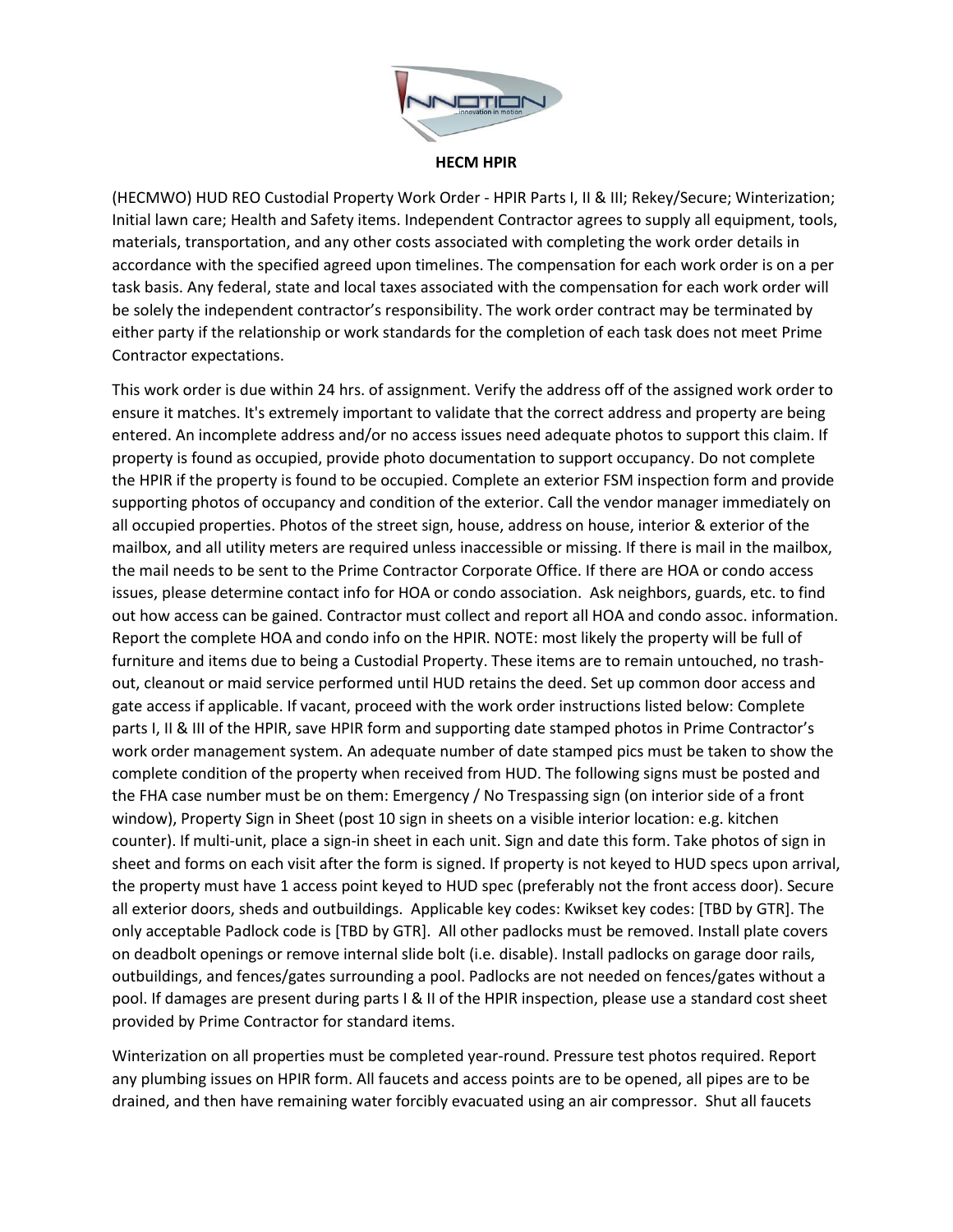

and access points and pressurize the system to 30 PSI. Systems must hold 30 PSI for 30 minutes to pass a pressure test. De-energize water heater and properly drain the water heater. Close drain upon completion. Pour NON-TOXIC antifreeze in all drains, p-traps, dishwashers, toilet bowls, toilet tanks, and water collection points in the sanitary system. Install tape over toilets and post Prime Contractor winterization signs on each component (include winterization date). Place tape across sinks. Post a winterization sign on the circuit breaker panel and front entry by Emergency Sign Instructions. Ensure the water heater breaker is taped in the off position. For a well pump: disconnect power supply by unplugging, switching off and/or separating the wires at the junction box. Close the main water feed line valve and for pumps with threaded connections, separate the pump from the supply and install a cap or plug. All wires should be capped for safety. Soldered connects should not be altered. Drain the storage tank and pump by removing drain plugs and opening the valve. Use compressed air to ensure all water has been removed. Place winterization notices on the pump so persons entering the property know the unit has been shut down. If the property has an exterior sprinkler system (lawn watering system), provide a bid to winterize the system (unless HOA or Condo Assoc. require sprinkler system to be operational then contact Prime Contractor so arrangements can be made to keep water on). If the property has an interior sprinkler system (fire protection system), provide a bid to winterize the system (unless local code requires the system to remain active, notify Prime Contractor if system is to remain active). Please review and fully understand the requirements for properly completing HPIR form, winterization requirements, and securing requirements.

Initial Yard Maintenance Information: Initial yard maintenance is to be completed at all times. Maintain each property to Prime Contractor specifications. Dispose of debris in a manner legally permitted in the community where the work is performed and is at contractor expense. Remove and dispose of all refuse, debris, junk, leaves, lawn paraphernalia and other objects not ordinarily kept on a lot and other exterior areas including carports. Trim low hanging branches off trees which obstruct any property entrance or walkway. Trim down weeds in flower beds and foundation plantings and remove dead shrubbery, sprouts, saplings, and brush. Remove any plant/vegetation growing on roof, gutters and downspouts. Remove any roof debris and clean gutters and downspouts. Cut to the edge of each property line to a maximum height of 2.5". Do not leave excessive grass clippings on top of the lawn. Edge all paved walkways, curbs, and driveways. Trim around foundations, fences and other construction that would normally require trimming. Hedges, shrubs and trees should be cut back 18" off of the roof and walls so no hedges, shrubs or trees touch the house or roof. Front hedges and shrubs should be cut low enough to see all windows and doors. Ensure excessive clippings are bagged and removed from the property. If blown, do not blow into adjoining properties, street or storm / sewer drains. Trim up all low hanging branches to a minimum of 8 feet above ground level. All holes in the ground shall be filled with dirt. SNOW REMOVAL INFORMATION: Snow must have accumulated 3" or more at the property to complete. Snow & Ice MUST be removed from the driveway, walkways, and the sidewalk in front of the house. Snow must not be piled in front of walkways or garage doors. Salt must also be placed on the walkways and sidewalks in front of the house once the snow is removed. Pool Information: In-ground Pool: ensure pool gates and fences are secure. Repair and/or install padlock to any gate/fencing as needed to secure pool. If a fence is not present and/or pool is not secure with a cover, install a temporary fence around the pool area (orange or green plastic construction fence to prevent accidental entry until a bid can be approved for a permanent fence). If pool is not secure with a cover, provide a bid